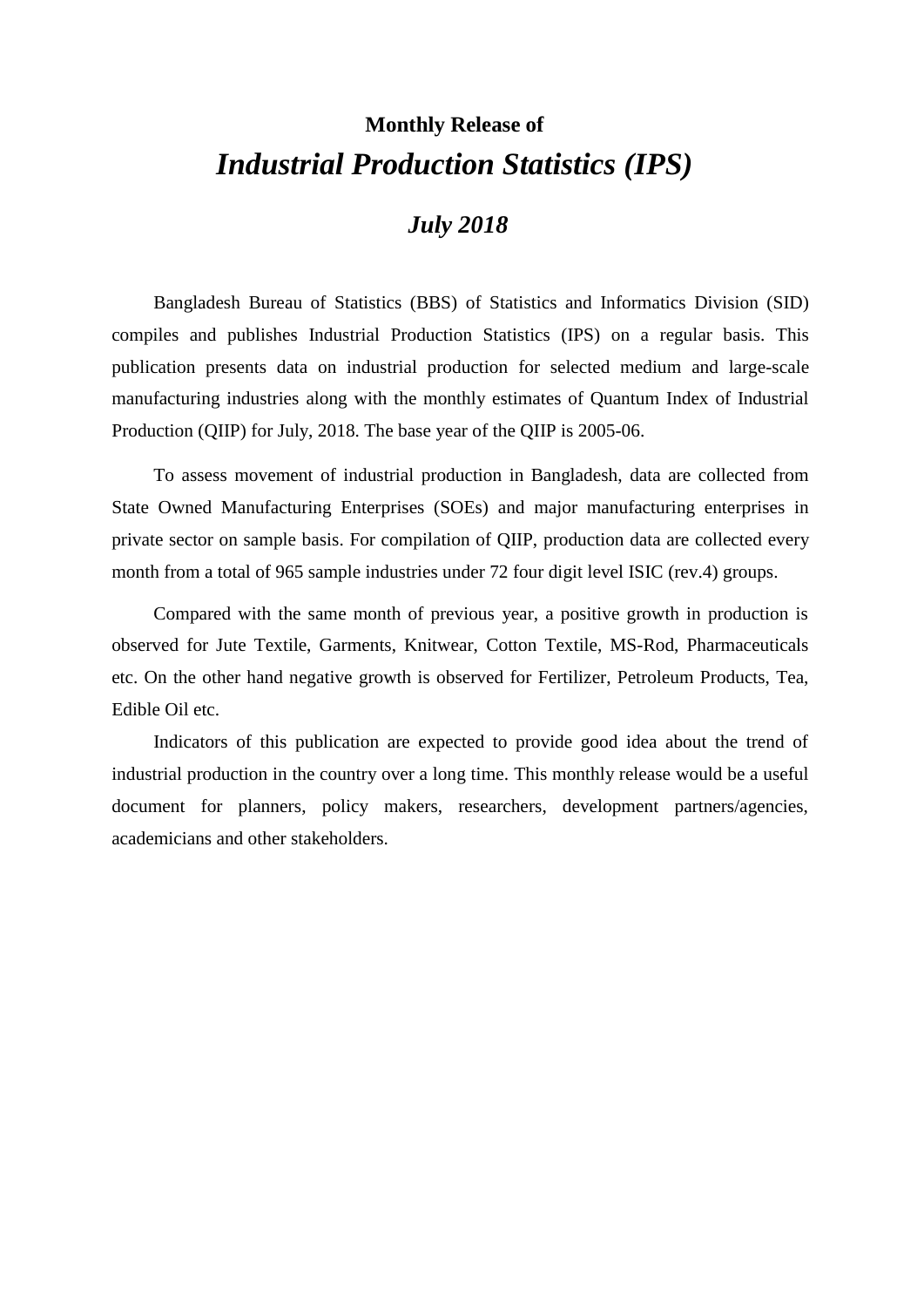| SI.            | <b>Major</b> industries           | Unit       | $\frac{0}{0}$ | $\frac{0}{0}$     |                    |                                          |                                                             |
|----------------|-----------------------------------|------------|---------------|-------------------|--------------------|------------------------------------------|-------------------------------------------------------------|
| N <sub>0</sub> |                                   |            |               | Jul/17 June' 2018 | <b>July 18 (P)</b> | changes<br>over the<br>previous<br>month | changes<br>over the<br>same<br>month of<br>previous<br>year |
| 1              | Jute Textile                      | M.Ton      | 29167         | 32200             | 29748              | $-7.61$                                  | 1.99                                                        |
|                | (a) Hessian                       | M.Ton      | 4477          | 4064              | 3959               | $-2.58$                                  | $-11.57$                                                    |
|                | (b) Sacking                       | M.Ton      | 15534         | 17300             | 15536              | $-10.20$                                 | 0.01                                                        |
|                | (c) Carpet backing cloth.         | M.Ton      | 954           | 890               | 809                | $-9.10$                                  | $-15.20$                                                    |
|                | (d) Others                        | M.Ton      | 8202          | 9946              | 9444               | $-5.05$                                  | 15.14                                                       |
| $\overline{2}$ | <b>Cotton Textile</b>             |            |               |                   |                    |                                          |                                                             |
|                | $(a)$ Yarn                        | M.Ton      | 11943         | 13973             | 14062              | 0.64                                     | 17.74                                                       |
|                | $(b)$ Cloth                       | 000' Mtr.  | 3393          | 3664              | 3459               | $-5.59$                                  | 1.95                                                        |
| 3              | Garments                          | Mill. Tk.  | 98036         | 103600            | 124835             | 20.50                                    | 27.34                                                       |
| $\overline{4}$ | Knittwear                         | Mill. Tk.  | 101858        | 104497            | 127896             | 22.39                                    | 25.56                                                       |
| 5              | Paper                             | M.Ton      | 13995         | 14035             | 14037              | 0.01                                     | 0.30                                                        |
| 6              | Fertilizer                        | M.Ton      | 56548         | 10500             | 27395              | 160.90                                   | $-51.55$                                                    |
| $\overline{7}$ | Iron and Steel                    |            |               |                   |                    |                                          |                                                             |
|                | M.S. products                     | M.Ton      | 31665         | 33380             | 33395              | 0.04                                     | 5.46                                                        |
| $\,8\,$        | Cement                            | M.Ton      | 1170604       | 1295700           | 1310500            | 1.14                                     | 11.95                                                       |
| 9              | Petroleum products                | M.Ton      | 116323        | 115200            | 112396             | $-2.43$                                  | $-3.38$                                                     |
| 10             | Cigarettes                        | Mill. No.  | 1034          | 1320              | 1035               | $-21.59$                                 | 0.10                                                        |
| 11             | Matches                           | 000' Gross | 2018          | 1119              | 2653               | 137.09                                   | 31.47                                                       |
| 12             | Drugs and pharmaceuticals         | 000 Tk.    | 13597362      | 12225756          | 20080123           | 64.24                                    | 47.68                                                       |
| 13             | Tea                               | M.Ton      | 11206         | 7634              | 10985              | 43.90                                    | $-1.97$                                                     |
| 14             | Salt                              | M.Ton      | 7815          | 7840              | 7830               | $-0.13$                                  | 0.19                                                        |
| 15             | Edible oil                        | M.Ton      | 75622         | 69979             | 72947              | 4.24                                     | $-3.54$                                                     |
| 16             | Soap and detergent                | M.Ton      | 27143         | 8360              | 17661              | 111.26                                   | $-34.93$                                                    |
| 17             | Processing & Preserving of fruits | $000$ Ltr  | 10244         | 10460             | 10470              | 0.10                                     | 2.21                                                        |

## **Table 1: Key Productions of Major Industries (Base 2005-06)**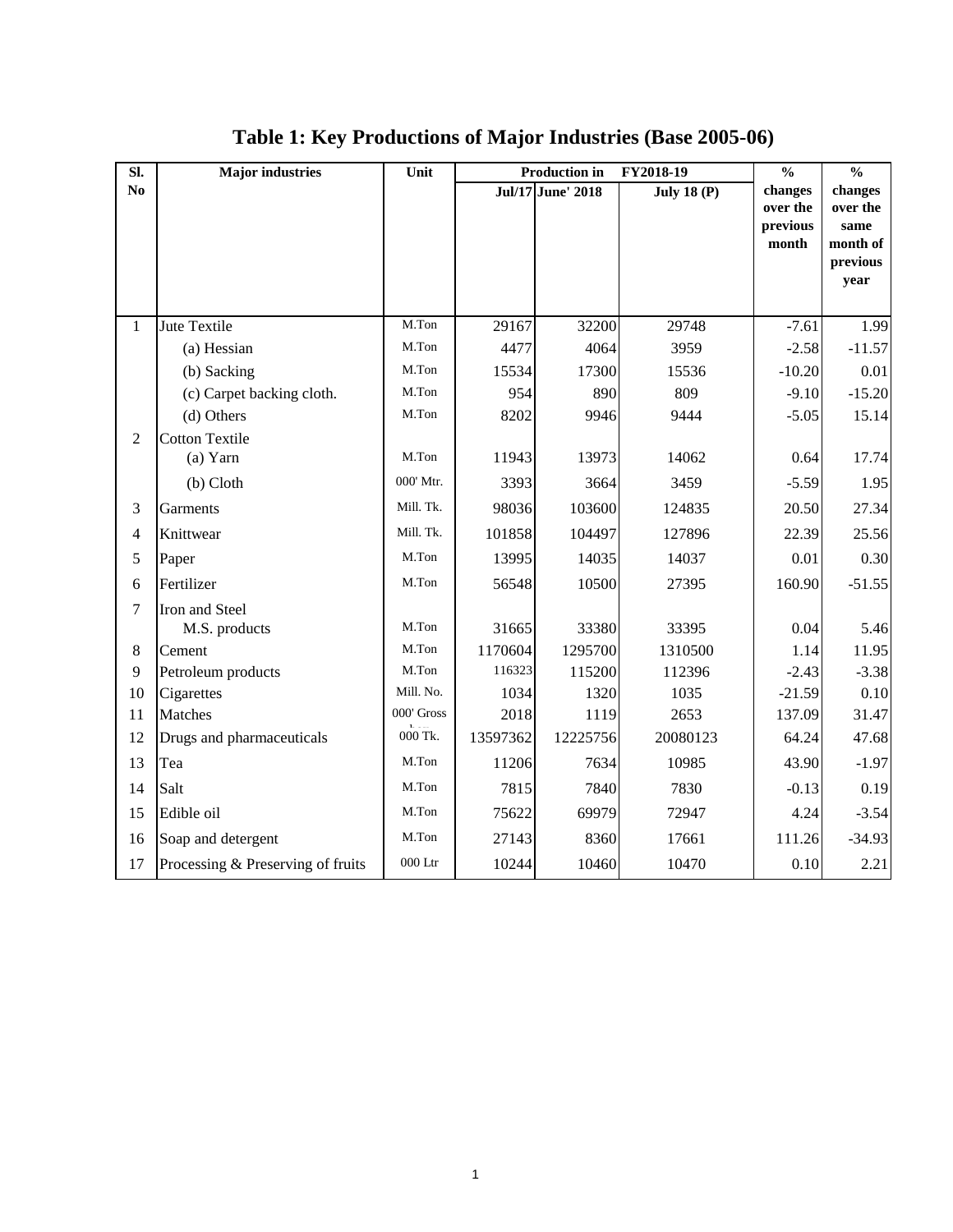| <b>Period</b>  | Manufacturing | Mining | Electricity | Period (p) | <b>Manufactur</b> Mining |        | <b>Electricity</b> |
|----------------|---------------|--------|-------------|------------|--------------------------|--------|--------------------|
|                |               |        |             |            | ing                      |        |                    |
| 2011-12        | 174.92        | 142.36 | 129.05      | Oct.17     | 328.66                   | 187.33 | 282.19             |
| 2012-13        | 195.19        | 153.15 | 146.72      | Nov.17     | 347.61                   | 183.00 | 232.01             |
| 2013-14        | 213.22        | 157.18 | 177.20      | Dec.17     | 361.30                   | 188.66 | 217.03             |
| 2014-15        | 236.11        | 159.89 | 209.32      | Jan.18     | 362.83                   | 191.09 | 267.68             |
| 2015-16        | 267.88        | 185.57 | 219.29      | Feb.18     | 344.64                   | 171.68 | 220.24             |
| 2016-17        | 297.89        | 185.55 | 243.39      | March, 18  | 350.62                   | 190.09 | 290.42             |
| 2017-18        | 342.47        | 186.12 | 270.95      | April, 18  | 343.40                   | 182.54 | 270.85             |
| July, 2017     | 323.71        | 193.37 | 288.89      | May, 18    | 373.79                   | 187.29 | 289.10             |
| June, 2018     | 340.32        | 188.78 | 306.67      | June, 18   | 340.32                   | 188.78 | 306.67             |
| July, 2018 (p) | 401.95        | 187.69 | 306.67      | July, 18   | 401.95                   | 187.69 | 306.67             |

**Table-2: Quantum Index Of Medium And Large-Scale Manufacturing Industries, Mining And Electricity (Base: 2005-06= 100)**

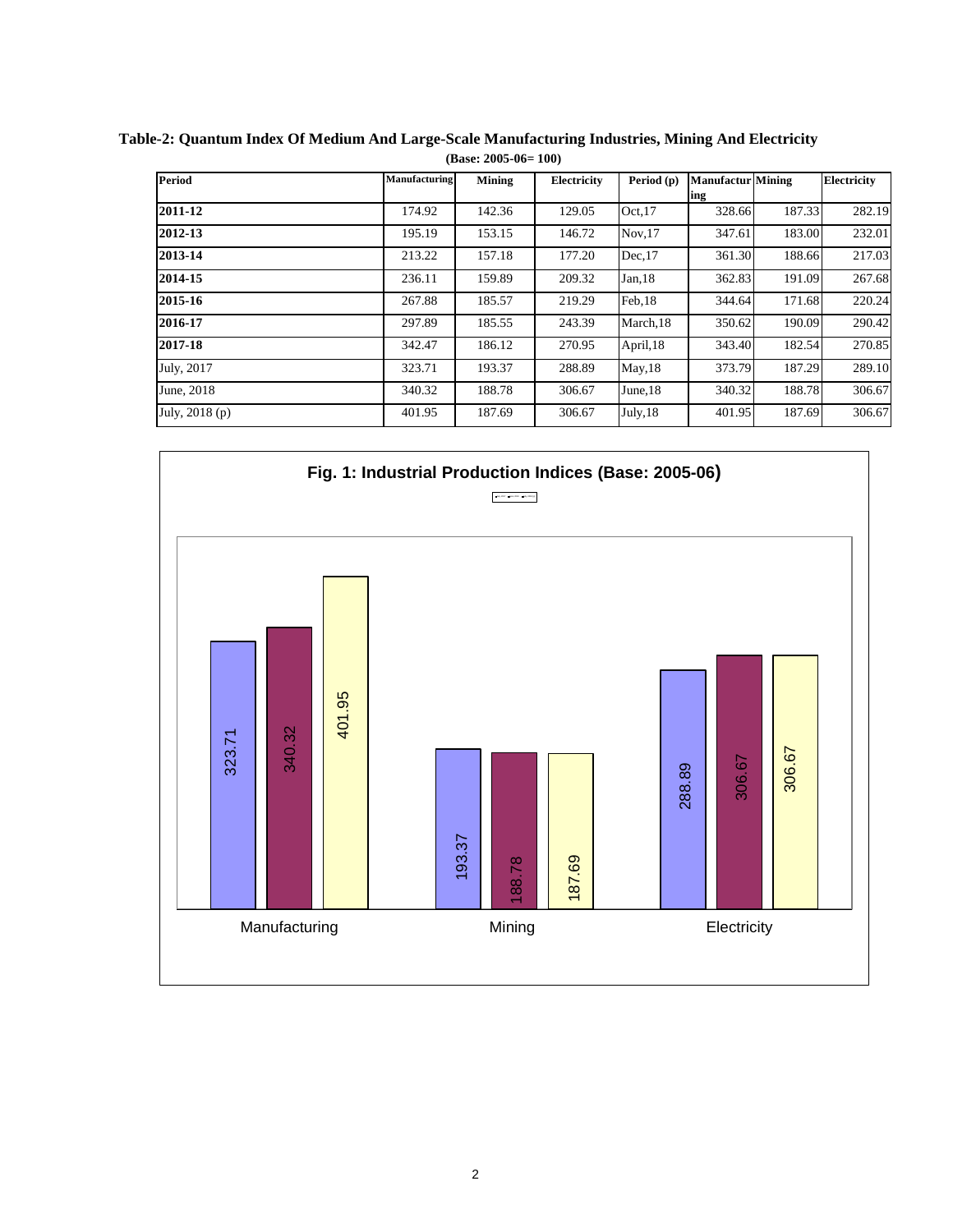| Code | <b>Major Industry Group</b>                                     | Weight | $2015 - 16$ | 2016-17 | 2017-18 | <b>Jul-17</b> | <b>Jun-18</b> | July-18 $(p)$ |
|------|-----------------------------------------------------------------|--------|-------------|---------|---------|---------------|---------------|---------------|
|      | 1 General Index of Manufacturing                                | 100.00 | 267.88      | 297.89  | 342.47  | 323.71        | 340.32        | 401.95        |
|      | 10 Manufacture of food products                                 | 10.84  | 385.10      | 410.42  | 501.16  | 481.60        | 444.12        | 471.84        |
|      | 11 Manufacture of beverages                                     | 0.34   | 269.75      | 257.61  | 240.41  | 298.46        | 278.87        | 327.51        |
|      | 12 Manufacture of tobacco products                              | 2.92   | 135.48      | 139.57  | 138.51  | 131.40        | 139.04        | 131.85        |
|      | 13 Manufacture of textile                                       | 14.07  | 138.90      | 168.39  | 195.19  | 177.46        | 202.42        | 187.79        |
|      | 14 Manufacture of wearing apparel                               | 34.84  | 338.73      | 343.74  | 388.62  | 371.21        | 386.10        | 469.13        |
|      | 15 Manufacture of leather and related<br>products               | 4.40   | 125.44      | 194.13  | 292.22  | 271.81        | 302.10        | 313.38        |
|      | 16 Manufacture of wood and products of<br>wood and cork         | 0.33   | 301.72      | 325.26  | 339.52  | 333.74        | 346.28        | 347.76        |
|      | 17 Manufacture of Paper and paper products                      | 0.33   | 181.08      | 183.67  | 185.38  | 184.48        | 186.45        | 186.71        |
|      | 18 Printing and reproduction of recorded<br>media               | 1.83   | 147.83      | 155.62  | 162.22  | 158.02        | 169.51        | 171.35        |
|      | 19 Manufacture of coke and refined<br>petroleum products        | 1.25   | 94.03       | 182.74  | 100.80  | 111.38        | 110.50        | 108.43        |
|      | 20 Manufacture of chemicals and chemical<br>products            | 3.67   | 92.60       | 104.04  | 100.50  | 121.93        | 77.33         | 212.25        |
|      | 21 Manufacture of Pharmaceuticals and<br>medicinal chemical     | 8.23   | 319.26      | 424.30  | 507.53  | 457.99        | 525.52        | 845.33        |
|      | 22 Manufacture of rubber and plastic<br>products                | 1.56   | 338.14      | 359.79  | 411.94  | 380.99        | 423.21        | 428.63        |
|      | 23 Manufacture of other non-metalic mineral<br>products         | 7.12   | 258.34      | 341.85  | 381.85  | 352.61        | 408.20        | 413.97        |
|      | 24 Manufacture of basic metals                                  | 3.15   | 202.85      | 174.04  | 185.27  | 179.47        | 187.78        | 187.64        |
|      | 25 Manufacture of fabricated metal products<br>except machinery | 2.32   | 200.53      | 246.01  | 274.34  | 264.42        | 275.89        | 295.99        |
|      | 26 Manufacture of computer, electronic and<br>optical products  | 0.15   | 231.89      | 253.33  | 178.57  | 248.43        | 228.44        | 196.53        |
|      | 27 Manufacture of electrical equipment                          | 0.73   | 214.12      | 342.77  | 337.58  | 318.05        | 293.61        | 263.37        |
|      | 28 Manufacture of machinery and equipment<br>n.e.c              | 0.18   | 279.14      | 406.37  | 548.73  | 483.20        | 599.77        | 598.84        |
|      | 29 Manufacture of motor vehicles, trailers and<br>semi trailers | 0.13   | 331.63      | 559.61  | 438.44  | 128.47        | 639.42        | 481.75        |
|      | 30 Manufacture of other transport equipment                     | 0.73   | 592.41      | 560.00  | 604.43  | 571.19        | 610.21        | 549.69        |
|      | 31 Manufacture of furniture                                     | 0.88   | 132.02      | 151.44  | 184.81  | 170.26        | 195.21        | 192.75        |

**Table 3: Quantum Index of Medium and Large-Scale Manufacturing Industry by Major Industry Group (2-Digit Level) (Base: 2005-06=100)**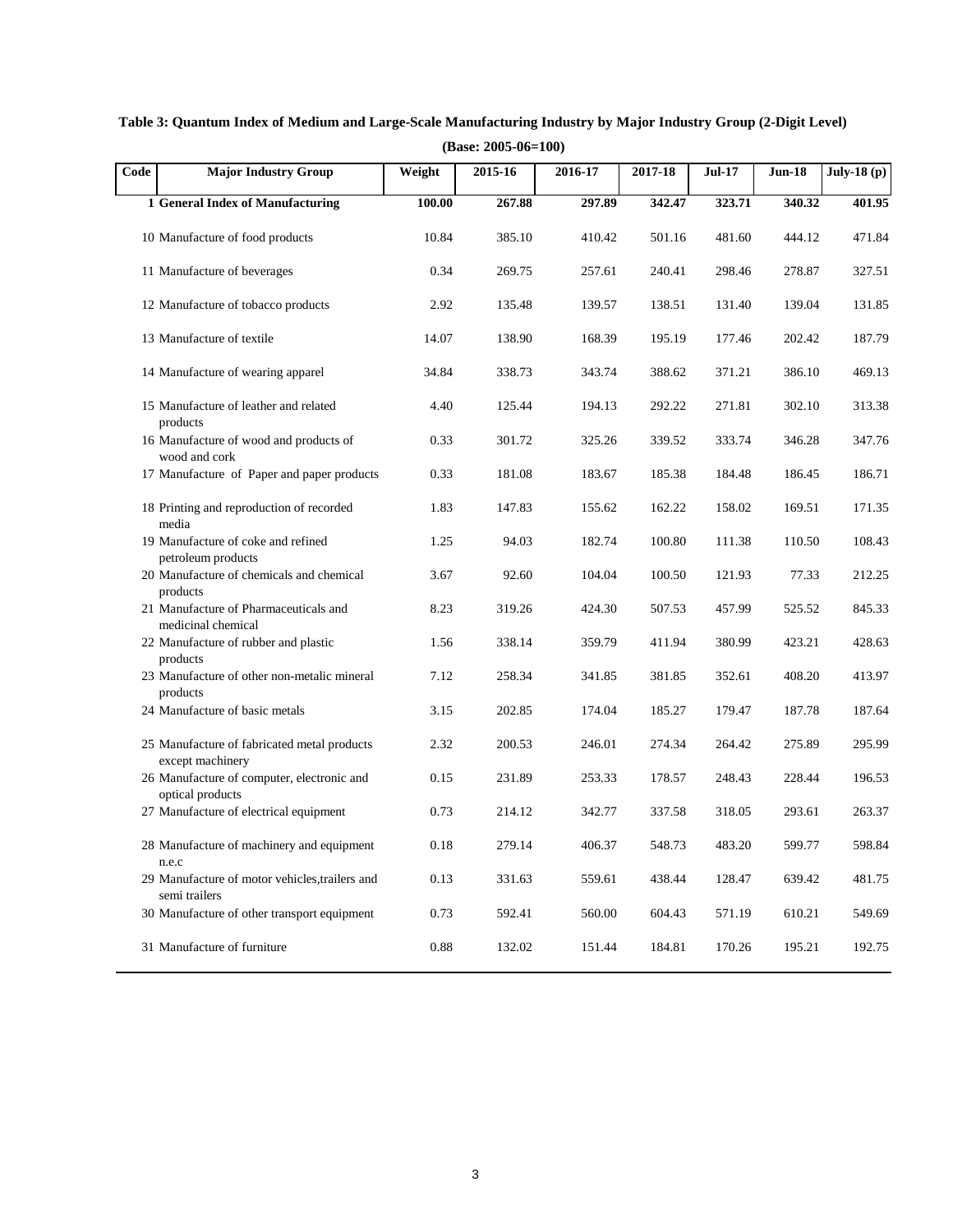| $(Base: 2005-06=100)$ |                                          |              |          |           |           |               |          |               |
|-----------------------|------------------------------------------|--------------|----------|-----------|-----------|---------------|----------|---------------|
|                       | <b>SI No Major Industrial Production</b> | Unit         | 2015-16  | 2016-17   | 2017-18   | <b>Jul-17</b> | $Jun-18$ | July-18 $(p)$ |
|                       | <b>Private Sector:</b>                   |              |          |           |           |               |          |               |
| 1                     | Jute Textile                             | 000' M.Ton   | 282      | 286       | 269       | 16            | 20       | 18            |
| 2                     | Cotton textile:                          |              |          |           |           |               |          |               |
|                       | $(a)$ Yarn                               | M.Ton        | 160645   | 161615    | 167660    | 11943         | 13973    | 14062         |
|                       | $(b)$ Cloth                              | 000' Meter   | 47444    | 47060     | 42447     | 3393          | 3664     | 3459          |
| 3                     | Cement                                   | M.Ton        | 8723134  | 12726824  | 14647875  | 1167044       | 1291400  | 1307730       |
| 4                     | Iron & steel (M.S Product)               | M.Ton        | 407535   | 316635    | 369141    | 31665         | 33380    | 33395         |
| 5                     | Pharmaceuticals                          | 000' Tk.     | 87557526 | 116455778 | 148382039 | 13597362      | 12225756 | 20080123      |
| 6                     | Atta, Maida, Suji                        | M.Ton        | 278952   | 348931    | 408516    | 34819         | 20582    | 24031         |
|                       | <b>Public Sector:</b>                    |              |          |           |           |               |          |               |
|                       | Jute Textile                             | $000'$ M.Ton | 105      | 161       | 135       | 13            | 11       | 11            |
| 2                     | Fertilizer                               | M.Ton        | 1010446  | 1220890   | 859353    | 56548         | 10500    | 27395         |
| 3                     | Cement                                   | M.Ton        | 36980    | 49143     | 41905     | 3560          | 4300     | 2770          |

### **Table 4: Production Trends of Some Selected Industrial Items In Private And Public Sectors**

### **Table 5: Description of some selected industrial items (Base year 2005-06=100)**

| ISIC <sub>4</sub> | Description of items of industry              | Unit                         | No.of      | 2016-17 | 2017-18 | $Jul-17$ | <b>Jun-18</b> | July-18 (p)    |
|-------------------|-----------------------------------------------|------------------------------|------------|---------|---------|----------|---------------|----------------|
|                   |                                               |                              | reporting  |         |         |          |               |                |
|                   |                                               |                              | industries |         |         |          |               |                |
|                   | <b>10 Manufacture of Food Products</b>        |                              | (selected) |         |         |          |               |                |
|                   | 1020 Fish & sea food                          | M.Ton                        |            | 49441   | 45377   | 6297     | 2111          | 4330           |
|                   |                                               |                              | 180 & *    |         |         |          |               |                |
|                   | 1030 Processing & Preserving of fruits and    | "000" Littre                 | 3          | 120396  | 124571  | 10244    | 10460         | 10470          |
|                   | vegetables                                    |                              |            |         |         |          |               |                |
|                   | 1040 Hyd. Vegetable oil                       | M.Ton                        | 2          | 657966  | 1001358 | 75622    | 69979         | 72947          |
|                   | 1061 Grain milling                            | M.Ton                        | 8          | 322781  | 408516  | 34819    | 20582         | 24031          |
|                   | 1063 Rice milling                             | M.Ton                        | 6          | 18731   | 25133   | 1970     | 2162          | 2174           |
|                   | 1072 Sugar                                    | M.Ton                        | 16         | 59984   | 68603   | $\Omega$ | $\Omega$      | $\overline{0}$ |
|                   | 1077 Black & Blending Tea                     | M.Ton                        | 116        | 81645   | 78122   | 11206    | 7634          | 10985          |
|                   | 1079 Edible salt                              | M.Ton                        | 8          | 89355   | 94016   | 7815     | 7840          | 7830           |
|                   | 1080 Animal feeds                             | M.Ton                        | 3          | 517237  | 602669  | 46767    | 54454         | 55709          |
|                   | 11 Manufacture of beverages                   |                              |            |         |         |          |               |                |
|                   | 1101 Spirits & Alcohol                        | "000" Littre                 | 1          | 4675    | 5298    | 363      | 340           | 468            |
|                   | 1104 Soft Drinks                              | $000'$ Doz<br><b>B</b> ottle | 4          | 74699   | 64166   | 6947     | 7194          | 6933           |
|                   | 1105 Mineral Water                            | "000" Littre                 | 4          | 136104  | 156338  | 14793    | 9881          | 19970          |
|                   | 12 Manufacture of tobacco products            |                              |            |         |         |          |               |                |
|                   | 1200 Cigarettes                               | Mill. No                     | 1          | 17573   | 15660   | 1034     | 1320          | 1034           |
|                   | 1201 Biddies                                  | Mill. No                     | 5          | 96371   | 123711  | 8260     | 8282          | 8295           |
|                   | 13 Manufacture of textile                     |                              |            |         |         |          |               |                |
|                   | 1311 Preparation & Spinning of Textile fibers | M.Ton                        | 20         | 161615  | 167660  | 11943    | 13973         | 14062          |
|                   | 1312 Weaving of Textiles                      | "000" Metre                  | 15         | 47060   | 42447   | 3393     | 3664          | 3459           |
|                   |                                               |                              |            |         |         |          |               |                |
|                   | 1313 Dyeing, bleaching & finishing            | "000" Metre                  | 19         | 70678   | 90837   | 7548     | 7585          | 7570           |
|                   | 1314 Jute Textile                             | M.Ton                        | 95         | 449920  | 406938  | 29167    | 32200         | 29748          |
|                   | 14 Mfg. of wearing apperal                    |                              |            |         |         |          |               |                |
|                   | 1410 Wearing Apperal                          | Million Tk.                  | $\ast$     | 1138549 | 1268118 | 98036    | 103600        | 124835         |
|                   | 1430 Knittwear                                | Million Tk.                  | $\ast$     | 1088251 | 1247285 | 101858   | 104497        | 127896         |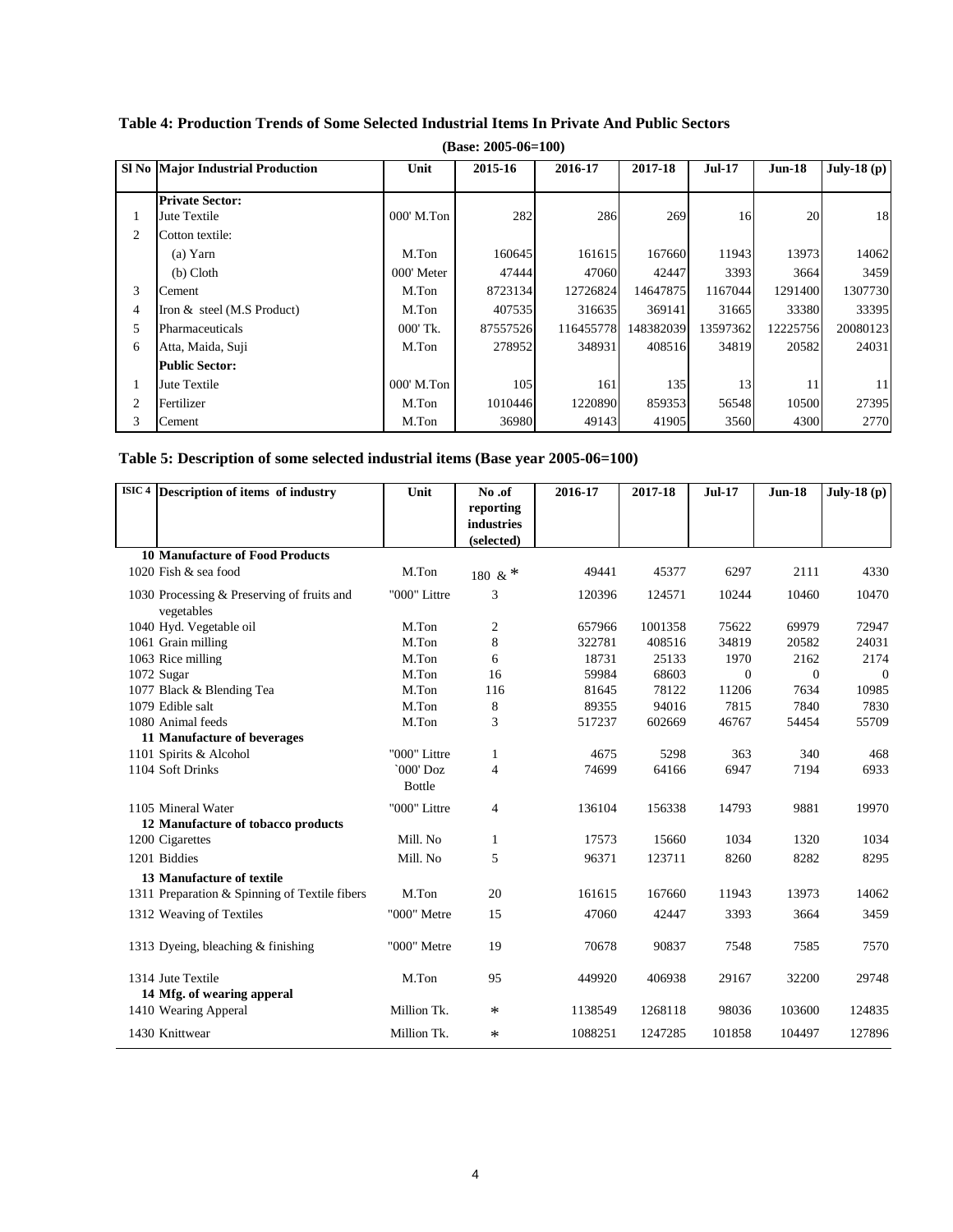|            | ISIC 4 Description of items of industry                                          | Unit                             | No.of                   | 2016-17         | 2017-18               | <b>Jul-17</b> | Jun-18        | July-18 $(p)$ |
|------------|----------------------------------------------------------------------------------|----------------------------------|-------------------------|-----------------|-----------------------|---------------|---------------|---------------|
|            |                                                                                  |                                  | reporting<br>industries |                 |                       |               |               |               |
|            |                                                                                  |                                  | (selected)              |                 |                       |               |               |               |
|            | 15 Manufacture of leather and related                                            |                                  |                         |                 |                       |               |               |               |
|            | products<br>1511 Tanning & Finishing Leather:                                    | "000" Sq                         |                         | 18065           | 15386                 | 1104          | 1177          | 1592          |
|            |                                                                                  | Metre                            | 175 & $*$               |                 |                       |               |               |               |
|            | 1520 Leather Footwear                                                            | "000" Pair                       | $\overline{4}$          | 20520           | 21235                 | 1735          | 1800          | 1805          |
|            | 16 Manufacture of wood and products of<br>wood and cork                          |                                  |                         |                 |                       |               |               |               |
|            | 1629 Particle board/plywood                                                      | "000" Sq                         | 2                       | 10584           | 11048                 | 905           | 939           | 943           |
|            |                                                                                  | Metre                            |                         |                 |                       |               |               |               |
|            | 17 Manufacture of Paper and paper<br>products                                    |                                  |                         |                 |                       |               |               |               |
|            | 1701 Pulp, Paper & newsprint                                                     | M.Ton<br>M.Ton                   | 3<br>2                  | 167659<br>39116 | 168177<br>39613       | 13995<br>3279 | 14035<br>3328 | 14037<br>3335 |
|            | 1709 Articles made of paper<br>18 Printing and reproduction of recorded<br>media |                                  |                         |                 |                       |               |               |               |
|            | 1811 Printing of Books and periodicals                                           | "000" No.                        | 10                      | 167592          | 168348                | 13995         | 14070         | 14080         |
|            | 19 Manufacture of coke and refined                                               |                                  |                         |                 |                       |               |               |               |
|            | petroleum products                                                               |                                  |                         |                 |                       |               |               |               |
|            | 1920 Petrolium refining<br>20 Manufacture of chemicals and chemical              | M.Ton                            | 1                       | 2536116         | 1572683.4             | 116323        | 115200        | 112396        |
|            | products                                                                         |                                  |                         |                 |                       |               |               |               |
|            | 2011 Compressed liquidified gas                                                  | Cylinder<br>$(12.5 \text{ Kg.})$ | 2                       | 1247433         | 1346439.8             | 115873        | 122616        | 660159        |
|            | 2012 Fertilizer                                                                  | M.Ton                            | 7                       | 1220890         | 859353                | 56548         | 10500         | 27395         |
|            | 2023 Perfumes and cosmetics                                                      | "000" Tk.                        | 3                       | 2767033         | 4519197               | 228058        | 580038        | 630749        |
|            | 2023 Soaps & detergents                                                          | M.Ton                            | 3                       | 148975          | 176781                | 27143         | 8360          | 17661         |
|            | 2031 Matches                                                                     | "000" Gross                      | 2                       | 22827           | 26493                 | 2018          | 2488          | 2653          |
|            | 21 Manufacture of Pharmaceuticals and                                            |                                  |                         |                 |                       |               |               |               |
|            | medicinal chemical<br>2100 Pharmaceuticals/Allopathic drugs and                  | "000" Tk.                        | 20                      |                 | 116455728 148382039.2 | 13597362      | 12225756      | 20080123      |
| 102        | medicine<br>2101/2 Unani and Ayur Bedic Medicine                                 | "000" Tk.                        | 3                       | 605335          | 631160                | 46798         | 57794         | 63312         |
|            | 22 Manufacture of rubber and plastic                                             |                                  |                         |                 |                       |               |               |               |
|            | products                                                                         |                                  |                         |                 |                       |               |               |               |
|            | 2219 Rubber footwear/ other rubber products                                      | Dozen Pair                       | 8                       | 266594          | 202999                | 16862         | 16975         | 16985         |
|            | 2220 P.V.C products/plastic products                                             | M.ton                            | 3                       | 44571           | 51618                 | 3944          | 4441          | 4507          |
|            | 23 Non-Metalic mineral Prod                                                      |                                  |                         |                 |                       |               |               |               |
|            | 2310 Glass Sheet                                                                 | "000" Sq ft.                     | 3                       | 13855           | 17285                 | 1410          | 1638          | 1415          |
| 2392 Tiles |                                                                                  | "000"Sq ft                       | 5                       | 221181          | 245180                | 19500         | 21835         | 22750         |
|            | 2393 Ceramic                                                                     | "000" Dz                         | 2                       | 16643           | 20621                 | 1485          | 2034          | 2133          |
|            | 2394 Cement                                                                      | M.Ton                            | 8                       | 12775967        | 14689780              | 1170604       | 1295700       | 1310500       |
|            | 2397 Bricks                                                                      | "000" No.                        | 4                       | 162011          | 161441                | 11160         | 14331         | 14697         |
|            | 24 Manufacture of basic metals                                                   |                                  |                         |                 |                       |               |               |               |
|            | 2410 Re-rolling mills                                                            | M.Ton                            | 31                      | 363534          | 394245                | 31665         | 33380         | 33395         |
|            | 25 Manufacture of fabricated metal<br>products except machinery                  |                                  |                         |                 |                       |               |               |               |
|            | 2511 Structural metal products                                                   | "000" M.ton                      | 5                       | 12918           | 13524                 | 1085          | 1119          | 1249          |
|            | 2599 Other Fabricated metal products                                             | Dozen                            | 8                       | 571252          | 778567                | 62284         | 67392         | 67393         |